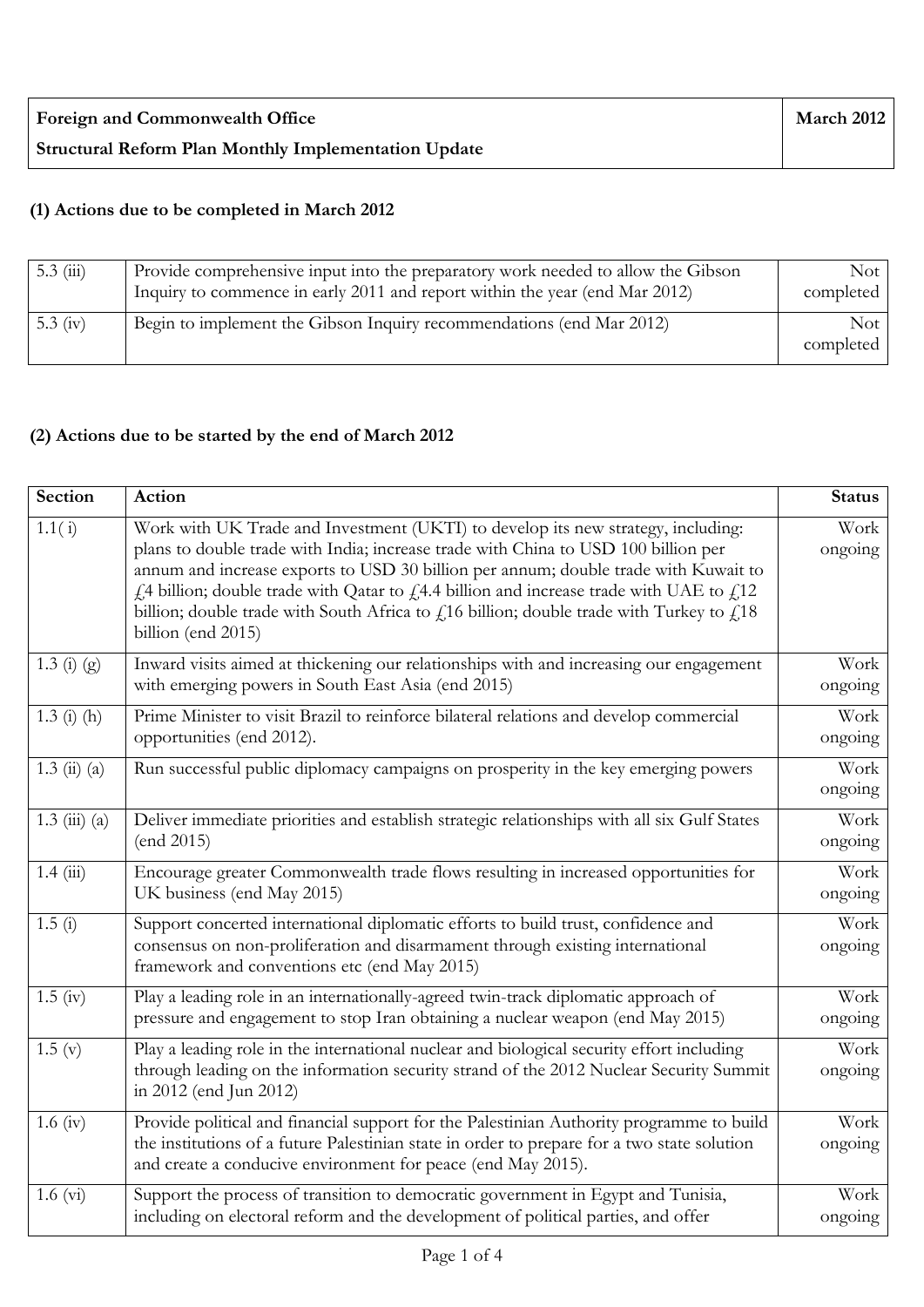|                 | assistance to support the stabilisation of the Egyptian and Tunisian economies (end Jun<br>$2012$ ).                                                                                                                                                                                                                                     |                 |
|-----------------|------------------------------------------------------------------------------------------------------------------------------------------------------------------------------------------------------------------------------------------------------------------------------------------------------------------------------------------|-----------------|
| $1.6 \ (vi)$    | Play a leading role in the development of a peaceful and more democratic Libya within<br>existing international borders, including by working to ensure full implementation of all<br>relevant UN Security Council resolutions and other international commitments (end<br>Dec 2012).                                                    | Work<br>ongoing |
| 1.7 (vi)        | Engage with US, Canada, Japan, African Union and Australia on national and global<br>security risks of climate change, working with MOD and DECC (end May 2015)                                                                                                                                                                          | Work<br>ongoing |
| $1.7 \ (vi)$    | Accelerate the global transition to a low carbon climate resilient economy, working with<br>EU institutions and partners (end May 2015)                                                                                                                                                                                                  | Work<br>ongoing |
| 1.9(i)          | Contribute to the early expansion of the UN Security Council (end Dec 2012)                                                                                                                                                                                                                                                              | Work<br>ongoing |
| 2.1(i)          | Work with international partners and the Afghan Government on the transition of<br>security from ISAF to Afghan security forces by the end of 2014. Attend NATO<br>Summit and commit to a way forward on transition, with the first phase beginning in<br>early 2011 (end Dec 2014)                                                      | Work<br>ongoing |
| $2.1$ (iii)     | Work with ISAF partners to encourage all to stay the course, maintaining a force<br>presence in Afghanistan during the transition process, and contributing to building the<br>capacity of Afghan security forces (end Dec 2014)                                                                                                         | Work<br>ongoing |
| $2.2$ (i) (b)   | Begin to provide monthly written updates to Parliament, including reports on progress<br>in the implementation of Kabul and London commitments (end May 2015)                                                                                                                                                                            | Work<br>ongoing |
| $2.3$ (i) (b)   | The British Pakistan Foundation helps to deliver stronger people to people links<br>between the UK and Pakistan (end May 2015)                                                                                                                                                                                                           | Work<br>ongoing |
| 2.3(i) I        | Set up and implement a programme of regular contacts, including visits, between the<br>PM and other Minsters with their Pakistani counterparts (end May 2015)                                                                                                                                                                            | Work<br>ongoing |
| $2.3$ (i) (d)   | Support Pakistan's efforts to implement a package of reforms agreed with the<br>International Financial Institutions (end May 2015)                                                                                                                                                                                                      | Work<br>ongoing |
| $2.3$ (i) (e)   | Enhance practical co-operation through the UK/Pakistan CT Joint Working Group<br>(end May 2015)                                                                                                                                                                                                                                          | Work<br>ongoing |
| 4.1 $(i)$ $(a)$ | Political and practical support to Croatia in fulfilling necessary accession criteria in 2011<br>to enable accession negotiations to close (end May 2015)                                                                                                                                                                                | Work<br>ongoing |
| 4.1 $(i)$ I     | Support steady progress in Iceland's EU accession negotiations, encourage the Icelandic<br>authorities to develop and maintain necessary reforms end commercial whaling and<br>resolve Icesave (end May 2015)                                                                                                                            | Work<br>ongoing |
| 4.1 $(i)$ (d)   | Support an EU future for the Western Balkans region, once clear membership criteria<br>are met. Support and encourage countries in the region to deliver reforms including<br>through the EU accession process; focussing on stability, democracy rule of law,<br>reconciliation, continued resolution of conflict legacy (end May 2015) | Work<br>ongoing |
| 4.3 $(i)$       | Seek tough and effective EU engagement on Iran (end May 2015)                                                                                                                                                                                                                                                                            | Work<br>ongoing |
| 4.3 (iii)       | Work to promote stability in the Western Balkans (end May 2015)                                                                                                                                                                                                                                                                          | Work<br>ongoing |
| 4.3 (iv) (a)    | Ensuring that 10% of EAS Assistant Director and above positions are filled by British<br>nationals (end Dec 2013)                                                                                                                                                                                                                        | Work<br>ongoing |
| 4.3 (iv) (b)    | Influence EAS policies to ensure they support UK security and prosperity the EAS only                                                                                                                                                                                                                                                    | Work            |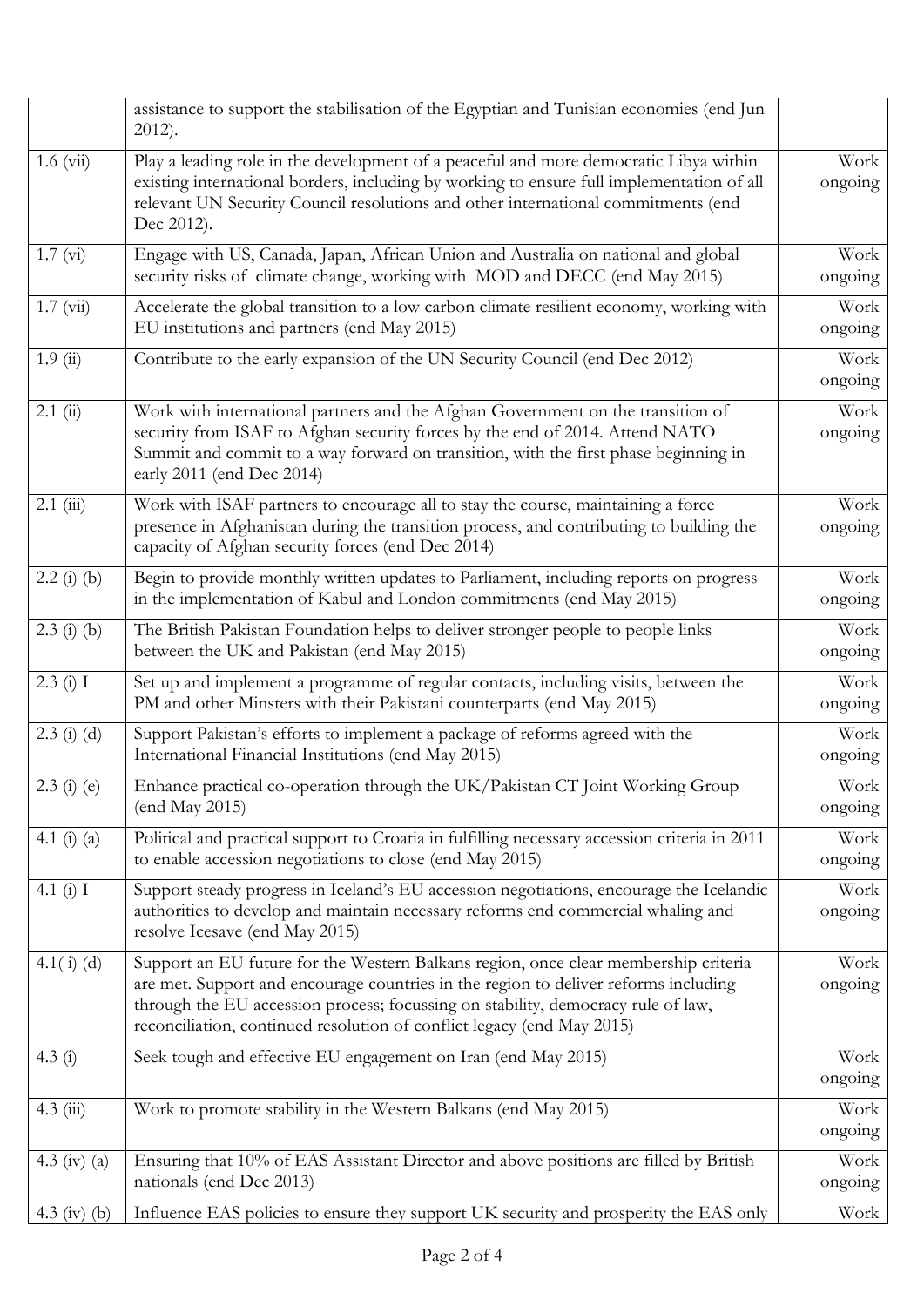|             | acts where mandated to do so by Treaties (end Dec 2013)                                                                                                                                 | ongoing         |
|-------------|-----------------------------------------------------------------------------------------------------------------------------------------------------------------------------------------|-----------------|
| 4.4 (i) (a) | Implement the EU Energy Third Package effectively (end May 2015)                                                                                                                        | Work<br>ongoing |
| 4.4(i)      | Work with the Treasury to ensure that the next EU Financial Perspectives reflect<br>Britain's views and take account of economic circumstances (end Dec 2012)                           | Work<br>ongoing |
| 4.4 (iv)    | Ensure that the British perspective is reflected in EU institutions by increasing the<br>number of British citizens entering EU institutions (end Jun 2012)                             | Work<br>ongoing |
| 5.1 $(ii)$  | Align the work of the British Council and the BBC World Service with this programme<br>(end 2012)                                                                                       | Work<br>ongoing |
| 5.1 $(v_i)$ | Promote and project UK values to ensure that the UK models and upholds legal<br>obligations robustly and without scope for abuse, including on universal jurisdiction<br>(end May 2015) | Work<br>ongoing |

## **(3) Explanation of missed deadlines in March 2012**

| Action                                                                                                                                                         | Reason                                                                                                                                                                                                                                                                                                                                                                                                                                                                                                                                                |
|----------------------------------------------------------------------------------------------------------------------------------------------------------------|-------------------------------------------------------------------------------------------------------------------------------------------------------------------------------------------------------------------------------------------------------------------------------------------------------------------------------------------------------------------------------------------------------------------------------------------------------------------------------------------------------------------------------------------------------|
| 5.3 (iii) Provide comprehensive input into the<br>preparatory work needed to allow the Gibson Inquiry<br>to commence in early 2011 and report within the year. | preparatory work complete, including full FCO<br>All<br>disclosure of all relevant documents. However, the Inquiry<br>has not been launched: the Government asked the Gibson<br>Inquiry to bring its preparatory work to a close following<br>the Director of Public Prosecutions/Police January<br>announcement that they would launch an investigation in to<br>allegations of the Government's complicity in the rendition<br>of two Libyans. Sir Peter Gibson will pass a report in April<br>to the Government on the Inquiry's preparatory work. |
| $5.3$ (iv) Begin to implement the Gibson Inquiry<br>recommendations.                                                                                           | The wrap-up report on the Inquiry's preparations, expected<br>in April, is unlikely to contain policy recommendations.<br>The Government has committed to hold a Judge-led<br>Inquiry in to Detainees once all police investigations have<br>concluded.                                                                                                                                                                                                                                                                                               |